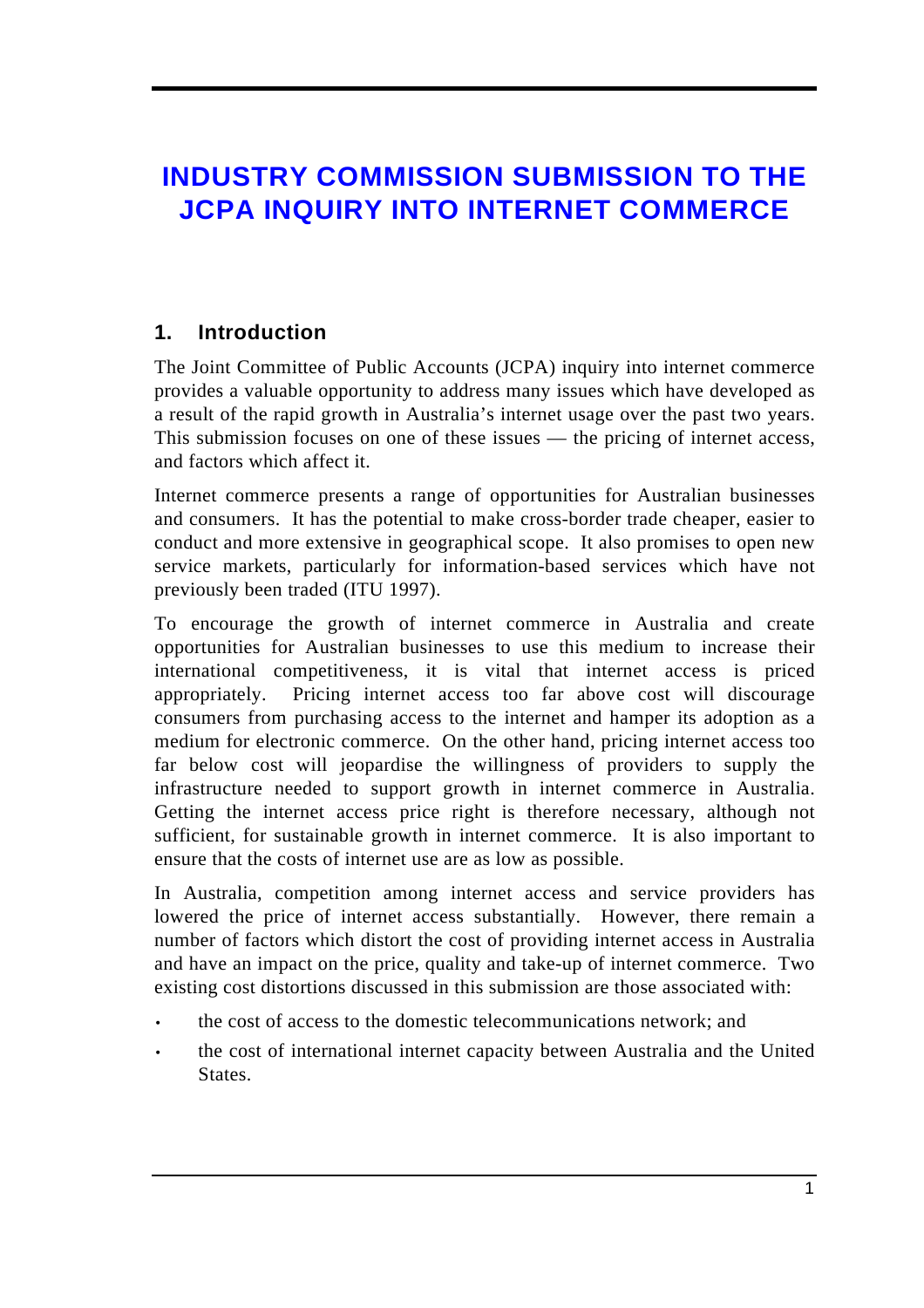Also important are potential cost imposts which may result from the introduction of new regulations governing use of the internet. In this context, this submission draws attention to regulatory aspects of taxation which may raise the cost of internet commerce.

## **2. Internet use in Australia**

 $\overline{a}$ 

Data on the extent of internet commerce in Australia remain limited. Some indication may be obtained from the significant increase in the number of internet connections in Australia (see table below). In both absolute and comparative terms, the number of internet connections in Australia is significant.1 In January 1997, Australia had 514 760 internet connections (equivalent to 29 connections per thousand inhabitants), a twenty-four fold increase since 1991. Only five other countries have a higher number of total internet connections, and only four other countries have more internet connections per head of population than Australia.

The table below reveals that significant variation in internet penetration has developed across OECD countries. In part, this variation reflects the prices charged to consumers for internet access. For example, Australia, New Zealand and most of the Scandinavian countries enjoy low access charges and high internet penetration rates. In France and Germany the reverse is true. Other explanations include variation in the use of personal computers and the nature of internet content (OECD 1996). For example, the ability to speak English affects demand for access to what remains essentially an English-language network (ITU 1997).

Internet connections provide an indication of the dimensions of internet access. Unfortunately, there are no reliable international data which can provide information on individual access. However, it is reasonable to assume that growth in connections correlates with growth in individual access, although what multiple should be applied to determine overall access is unknown.

In Australia, various estimates of the number of individuals using the internet have been produced (see ATO 1997). The most recent publicly available survey was undertaken by Roy Morgan Research between July 1996 and June 1997. It found that nearly three million Australians have now used the internet at least once. Around 1.7 million Australians use the internet at least once a month (Roy Morgan Research 1997).

<sup>&</sup>lt;sup>1</sup> The number of internet connections is not equivalent to the number of individuals using the internet. For example, one large business or university may have only one internet connection, but numerous individual users.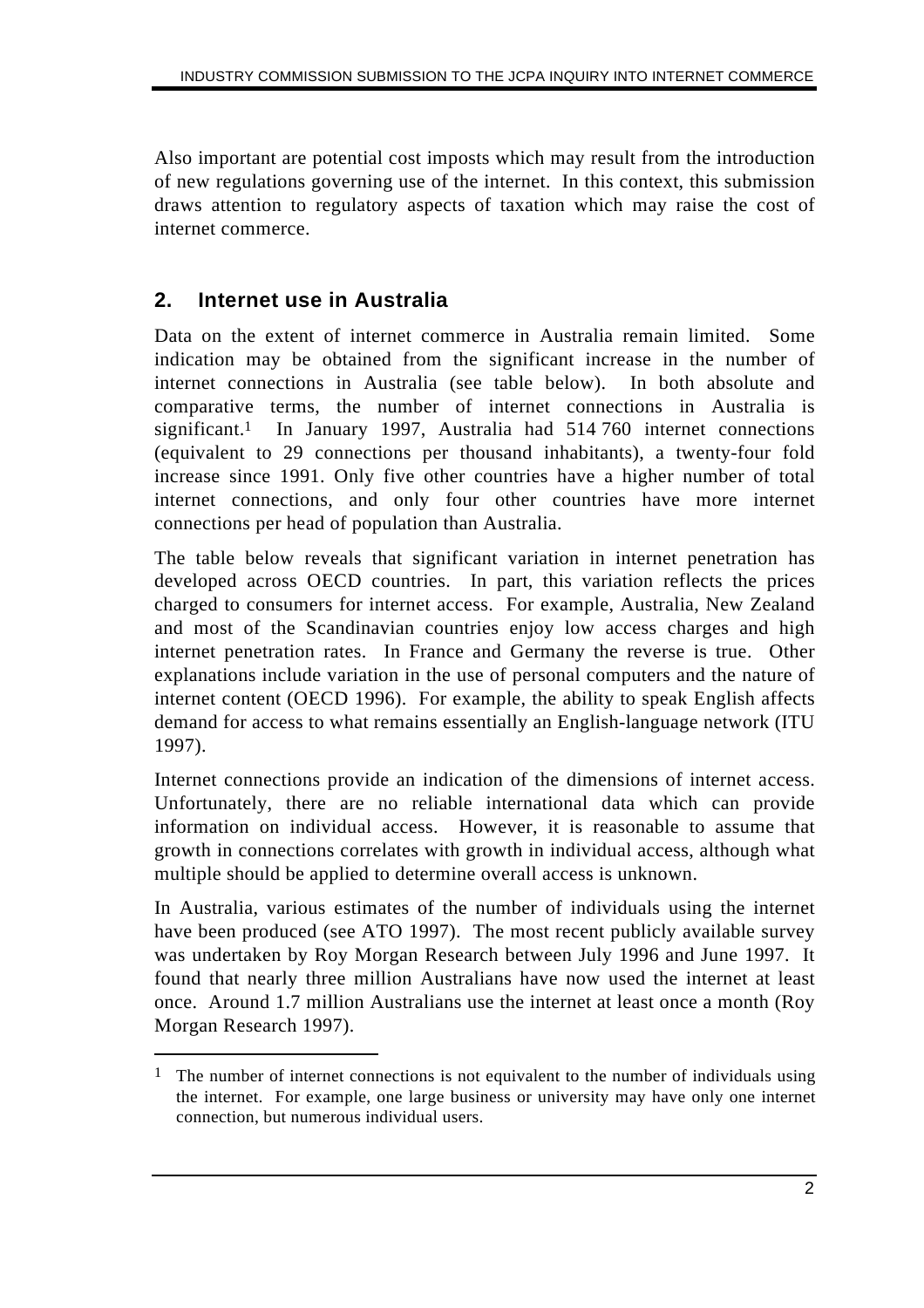Not all internet use is for internet commerce. AGB McNair and www.consult have produced separate estimates indicating that around 5 per cent of Australia's online users have purchased products over the internet. That figure is growing steadily (ATO 1997). Extrapolating from US data, the ATO has estimated that the total value of internet commerce in Australia was about \$10 million in 1996. MasterCard Australia has indicated that, in the 12 months to June 1997, Australian businesses conducted approximately \$15 million of transactions over the internet. This includes Australian merchant sales to overseas customers, but excludes Australian customer purchases from overseas merchants. The ATO quotes projections for the year 2000 of about \$500 million in internet commerce sales by Australian businesses.

Number of internet connections per thousand inhabitants in selected OECD economies, July 1991 to January 1997

|                      | July 91 | July 94 | <i>Jan</i> 97 |
|----------------------|---------|---------|---------------|
| <b>Australia</b>     | 1.26    | 7.15    | 28.51         |
| Austria              | 0.27    | 2.51    | 11.43         |
| Canada               | 0.69    | 4.36    | 20.38         |
| Denmark              | 0.30    | 2.33    | 20.37         |
| Finland              | 1.74    | 9.75    | 55.51         |
| France               | 0.16    | 1.24    | 4.22          |
| Germany              | 0.26    | 1.83    | 8.84          |
| Japan                | 0.05    | 0.58    | 5.86          |
| Netherlands          | 0.49    | 3.88    | 17.50         |
| New Zealand          | 0.35    | 4.21    | 23.61         |
| Norway               | 1.94    | 8.94    | 39.38         |
| Sweden               | 1.37    | 6.07    | 26.39         |
| Switzerland          | 1.46    | 6.78    | 18.23         |
| United Kingdom       | 0.12    | 2.67    | 10.09         |
| <b>United States</b> | 1.69    | 7.84    | 38.44         |
| OECD average         | 0.57    | 3.06    | 14.94         |

Source: OECD (1997).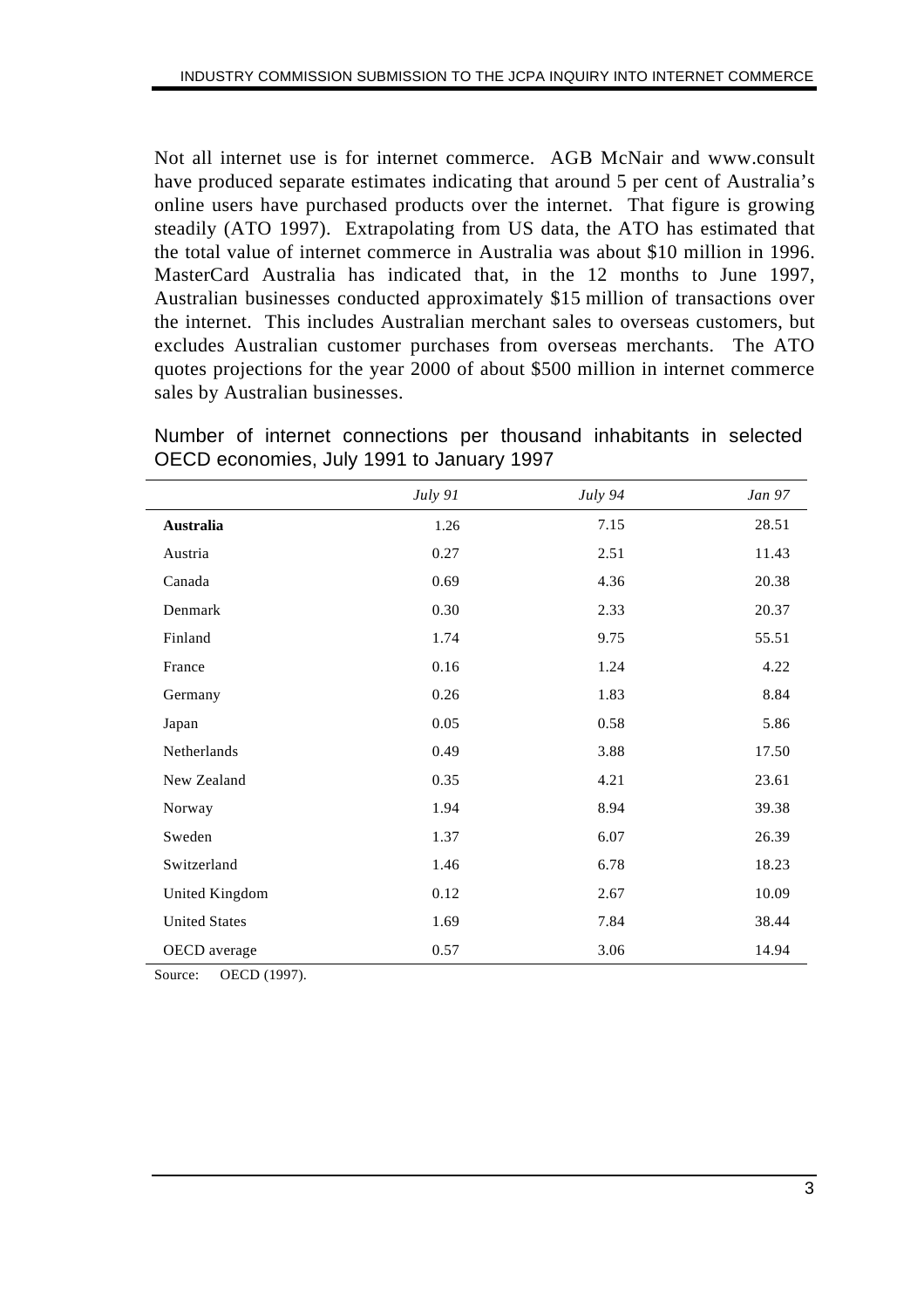## **3. An internet transaction**

The figure below shows the basic components and pathway of an internet transaction from Australia to the United States. Internet users in Australia will have either 'dial-up' access where they connect to an internet service provider (ISP) via the public switched telephone network (PSTN), or dedicated line access where they lease a line specifically for internet traffic to the ISP. Low volume users such as households and small businesses tend to be dial-up users, while high volume users such as universities, government and large businesses usually have dedicated line access.



The basic components of an internet transaction

1 Dedicated leased line.

2 PSTN line.

3 Dedicated line (leased or owned in Australia).

4 International dedicated line.

5 Dedicated line (leased or owned in the United States).

An internet transaction between Australia and the United States begins with a user request to gain access to a particular US website. This request is forwarded from the user terminal to an ISP via a modem and the PSTN for 'dial-up' users (shown as 2 in the figure above), or via a leased line for dedicated line users (shown as 1 in the figure). Once received, the ISP sends the request via domestic (3 in figure), international (4 in figure) and US (5 in figure) leased or owned lines to an ISP in the United States which holds the content requested (content server in figure). The US ISP processes the request and, in its role as a content server,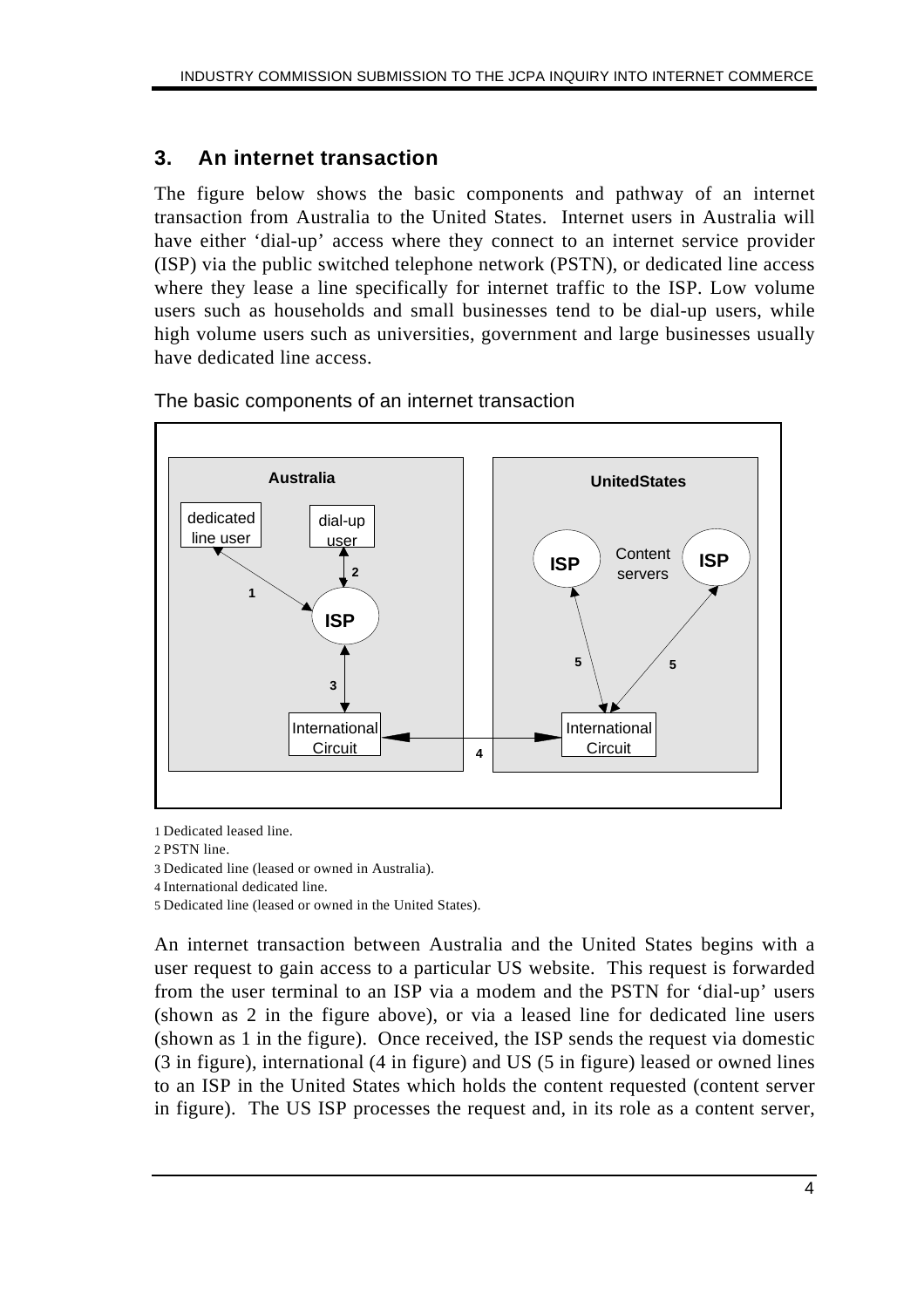downloads the information to the dedicated line or dial-up user in Australia, via the original path and ISP.

In Australia, Telstra and Optus are the major owners of internet capacity (shown as 1,2,3 and 4 in the figure above). There are also numerous resellers who lease capacity from Telstra and Optus and sell it to ISPs. ISPs also may lease lines directly from the owners of internet capacity. In most cases, the owners of internet capacity, or internet access providers, are also ISPs.

## **4. Domestic internet access**

As discussed above, the domestic component of an internet transaction can use both the PSTN and leased lines, or leased lines only. In Australia, the market for leased internet lines is already quite competitive, with Telstra, Optus and a number of smaller internet capacity owners leasing lines to resellers and directly to ISPs. Therefore, this section focuses on the pricing of the PSTN for internet traffic and the implications of including internet access in the universal service obligations for telecommunications.

### *Pricing of the PSTN*

For most users, the PSTN component of an internet transaction involves a local call to their ISP's site over a standard copper-pair line. The pricing of local calls is a contentious issue in Australia, particularly in relation to internet access. Under the current regulatory regime, local calls for both voice and data services have to be charged at a flat rate per call. Furthermore, the rate itself is subject to price-cap regulation. However, the average length, and hence cost, of voice and data calls are very different. Estimates indicate that the average length of a local voice call in Australia is 3 to 4 minutes, while that of an internet session is 30 minutes.

While Telstra has acknowledged that it overestimated the congestion problems associated with internet traffic (Geoff Long, "Telstra: We were wrong about the Net", *The Australian*, Tuesday 14 October 1997), there are still economic efficiency costs involved in supplying a telephone circuit for the length of an internet session at current prices. For example, the Industry Commission estimated that the average long-run marginal cost of providing a local call service is 2.5 cents per minute (IC 1997). Hence, based on the estimated average length of calls, a carrier providing local calls incurs an average cost per call of approximately 10 cents for voice calls and 75 cents for data calls. For both calls, the most that carriers are able to charge customers is 25 cents. The implication of these figures is that internet users are being cross-subsidised by users of voice telephony.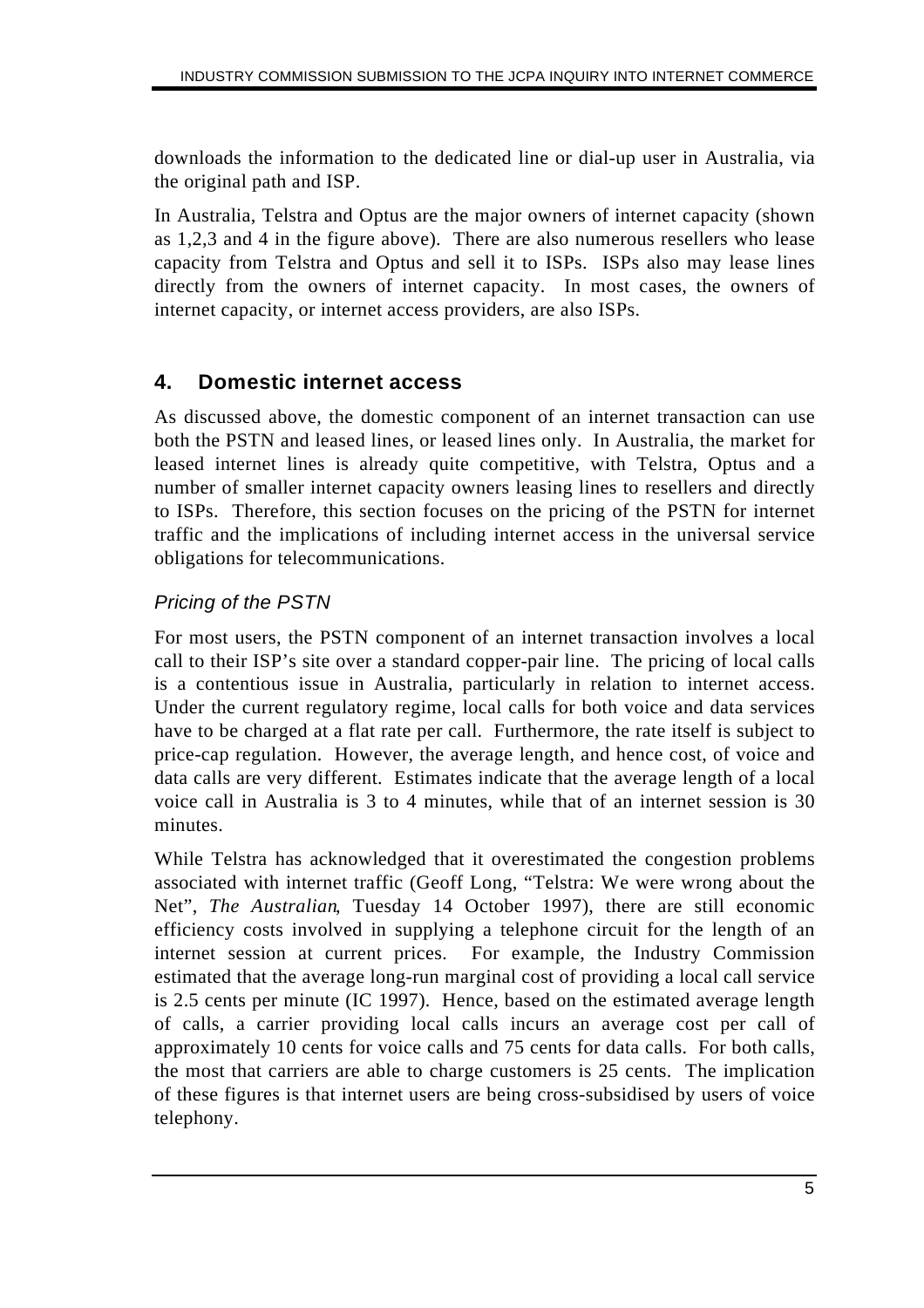While the subsidisation of local data calls by users of voice telephony probably has encouraged an increasing number of Australians to use the internet, the current pricing arrangements may hamper the development of internet commerce in the longer term. For instance, the losses made by carriers on local data calls may undermine the incentives to upgrade the technology of the PSTN to provide higher quality internet access. The current pricing of local data calls may even explain the development of a separate network in some areas to carry data between dial-up users and their ISPs at high speeds for a timed charge, with the current PSTN continuing to carrying voice and low speed data at an untimed rate. Were prices of PSTN use more in line with costs, a single, upgraded PSTN may have carried both types of traffic at a lower total network cost.

To avoid the inefficient proliferation of networks and to ensure that the incentives to upgrade the PSTN are not distorted, one option would be to allow carriers to charge internet users directly on a timed basis when they connect to their ISP. This would not preclude continuation of the Government's policy of untimed voice calls. Alternatively, carriers could charge ISPs on a timed basis for receiving local data calls and allow the ISP to pass this cost on to users. The current Telecommunications Act does not prevent charging in this manner.2 Thus, there is currently the potential for carriers to charge twice for local data calls — once on an untimed basis for connecting the dial-up user to the ISP and once on a timed basis for the ISP to receive incoming traffic. Neither charge need reflect the cost of providing the service. The Commission's preferred alternative would involve carriers charging only once on a timed basis for the cost of the service — either charging the subscriber or the ISP. The former option may entail greater transparency for the user.

### *Universal service obligations*

 $\overline{a}$ 

In July 1996, the Minister for Communications and the Arts established the Standard Telephone Service Review Group to examine, among other things, whether the definition of the standard telephone service mandated under the universal service arrangements should be upgraded to accommodate new technologies and minimum service levels. In December 1996, the Group recommended that a digital data service, capable of providing a range of services including access to the internet and electronic commerce, should be reasonably accessible to all Australians on an equitable basis wherever they reside or carry on business by 1 January 2000 (Standard Telephone Service Review Group 1996).

<sup>2</sup> However, the Government is currently preparing regulations which will prevent carriers from charging ISPs for receiving local data calls from residential and charity customers.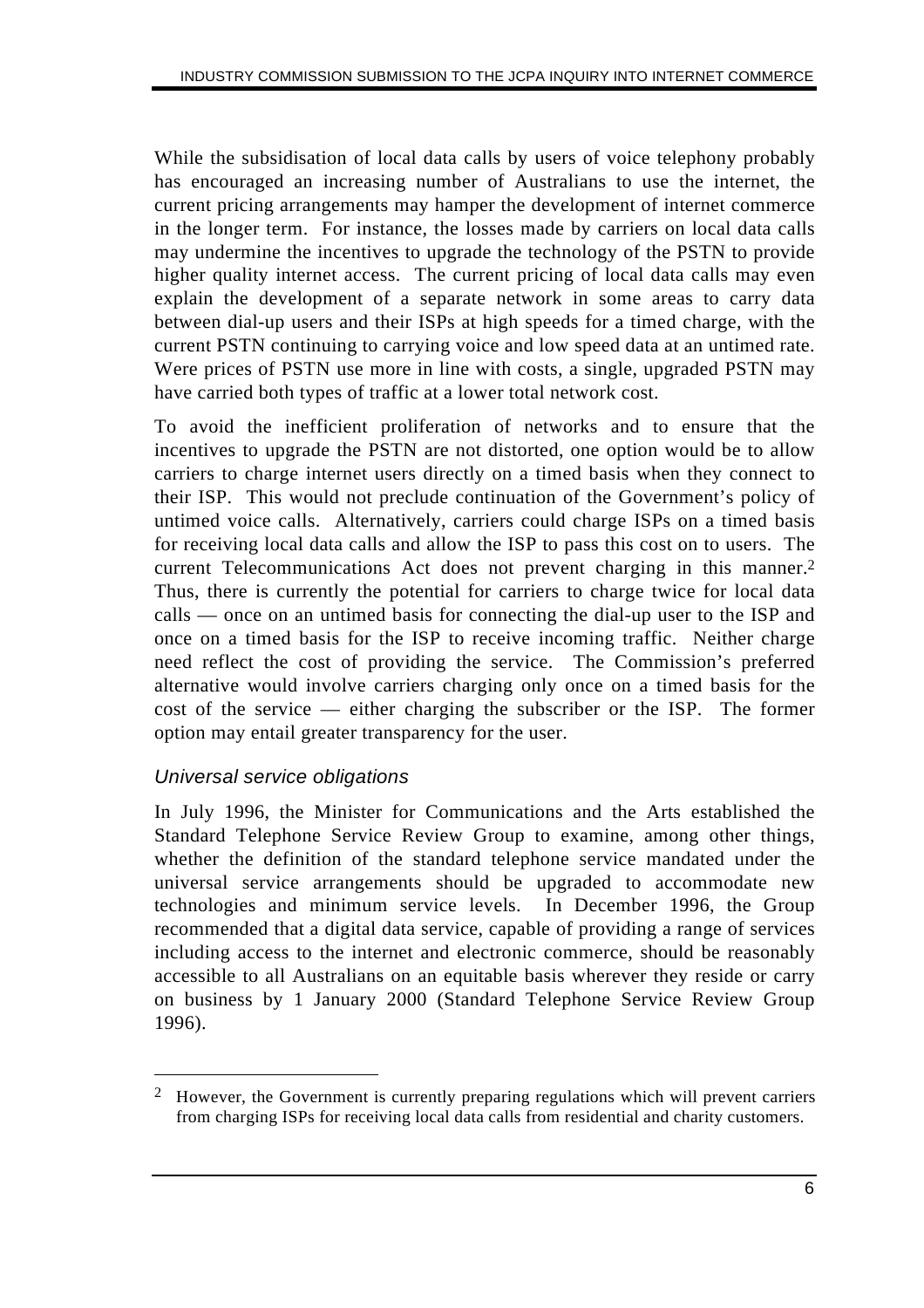While the inclusion of a digital data capability in the universal service obligations (USO) may increase the penetration of internet access in Australia and provide increased opportunities for Australian consumers and businesses to participate in internet commerce, there is reason to be cautious about endorsing such a policy.

As discussed by Ergas (1996) in his minority report to the Minister, it is not clear that the benefits of including a digital data capability in the USO outweigh the costs of providing the service. This is not to deny that there may be very strong net benefits from including this capability in areas of relatively high traffic density, and low cost. However, providing the service on a broader geographical basis would necessarily involve cross-subsidisation from high to low density areas and could result in substantial efficiency losses. More specifically, crosssubsidising a digital data service is likely to introduce distortions in consumption patterns, the extent and nature of competition, and in the incentives for efficient investment and operation.

Also important is the distribution of these losses among households and businesses. It is likely that a disproportionate share of the losses would be borne by low income households. This is because the greatest demand for a digital data capability is among businesses and higher income, better-educated households. These groups therefore are likely to be the largest beneficiaries of adopting a USO which includes a digital data service. The cost of implementing the service is likely to fall more broadly on basic telephone services, affecting all users of these services, including lower income households. The result would be low income households subsidising access to a digital data capability for higherincome households and businesses.

# **5. International internet capacity between Australia and the United States**

As Australian internet users rely heavily on information and content from US internet sites, the majority of Australia's internet traffic flows from the United States to Australia. Telstra, Australia's largest provider of internet infrastructure, currently has a capacity of 130 megabits per second (mbps) to the United States, compared with 6 mbps to New Zealand and 2 mbps to both Japan and Korea.

An internet transaction from Australia to the United States, or in the reverse direction, requires the use of international capacity (see figure in Section 1). When this international capacity was first established by Australian access providers, internet traffic was almost all in one direction — from the United States to Australia — as Australians used internet sites in the United States and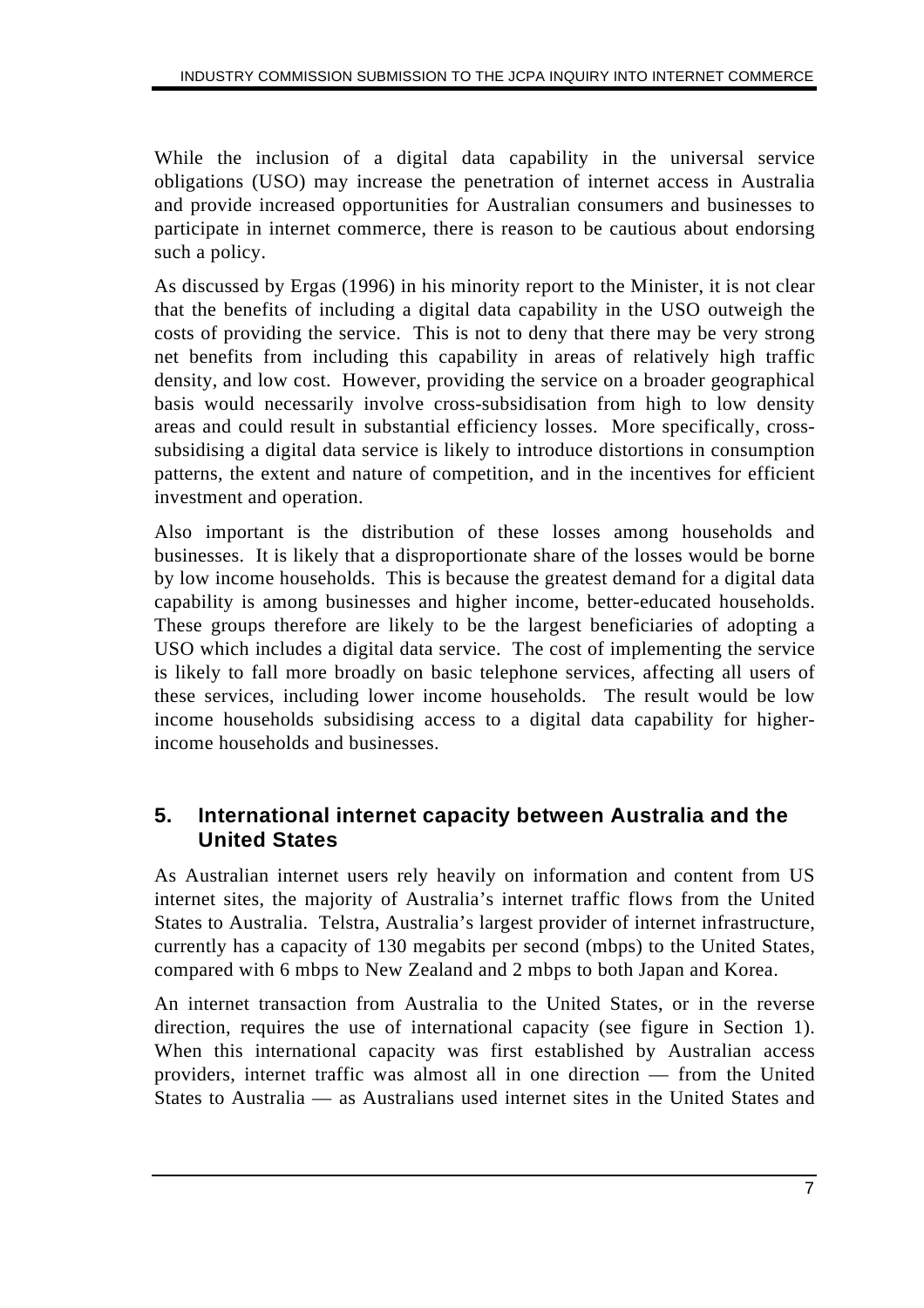down-loaded information and content. Australian access providers pay the full cost of this international capacity.3

Today, however, the traffic patterns between Australia and the United States have changed significantly. Telstra estimates that while 70 per cent of traffic between Australia and the United States is from the United States to Australia, the other 30 per cent is in the opposite direction as US internet users increasingly draw on Australian internet content (including significant traffic to US 'mirror' sites located in Australia, thus avoiding congestion of the US sites) (Telstra 1996). But Australian access providers still pay the full cost of capacity between the two countries. Therefore, they pay not only for internet traffic from US internet sites to Australian internet users, but also for internet traffic from Australian internet sites to US internet users. Telstra argues that for its capacity alone, this arrangement represents a subsidy to US internet access providers of approximately US\$15 million per year (Telstra 1997a).

Telstra estimates that the volume of international capacity required to support the internet will overtake its total capacity for PSTN traffic in 1998. With the demand for new internet capacity growing at 10 mbps per month, and as the proportion of traffic that flows from Australia to the United States increases, the subsidy paid to the United States by Australian access providers, and ultimately Australian internet users, will expand. Furthermore, as the cost of international capacity accounts for around 60 per cent of the total cost of an internet transmission (AUSTEL 1997), the international capacity cost inequality between Australia and the United States is likely to increase substantially the cost of internet commerce in Australia.

Telstra (1997b) has submitted a petition to the US Court of Appeals to review a Report and Order on international settlement rates issued by the Federal Communications Commission (FCC). The FCC Report and Order failed to address internet capacity costs between Australia and the United States, which Telstra claim are:

arbitrary, capricious, in violation of the Communications Act, in excess of statutory authority, unsupported by the record before the FCC, and otherwise contrary to law.

Ideally, the cost of international internet capacity would be shared by Australia and the United States on the basis of traffic flows. The Commission suggests that the JCPA note the cost impost imposed by the current arrangements and their potential impact on the growth of internet commerce in Australia. It may also be

 $\overline{a}$ 

<sup>&</sup>lt;sup>3</sup> This arrangement differs from international telephony where, for Australia-US connections, the Australian carrier pays for half of the cost of the capacity of the international circuit and the US carrier pays the other half (see IC 1997).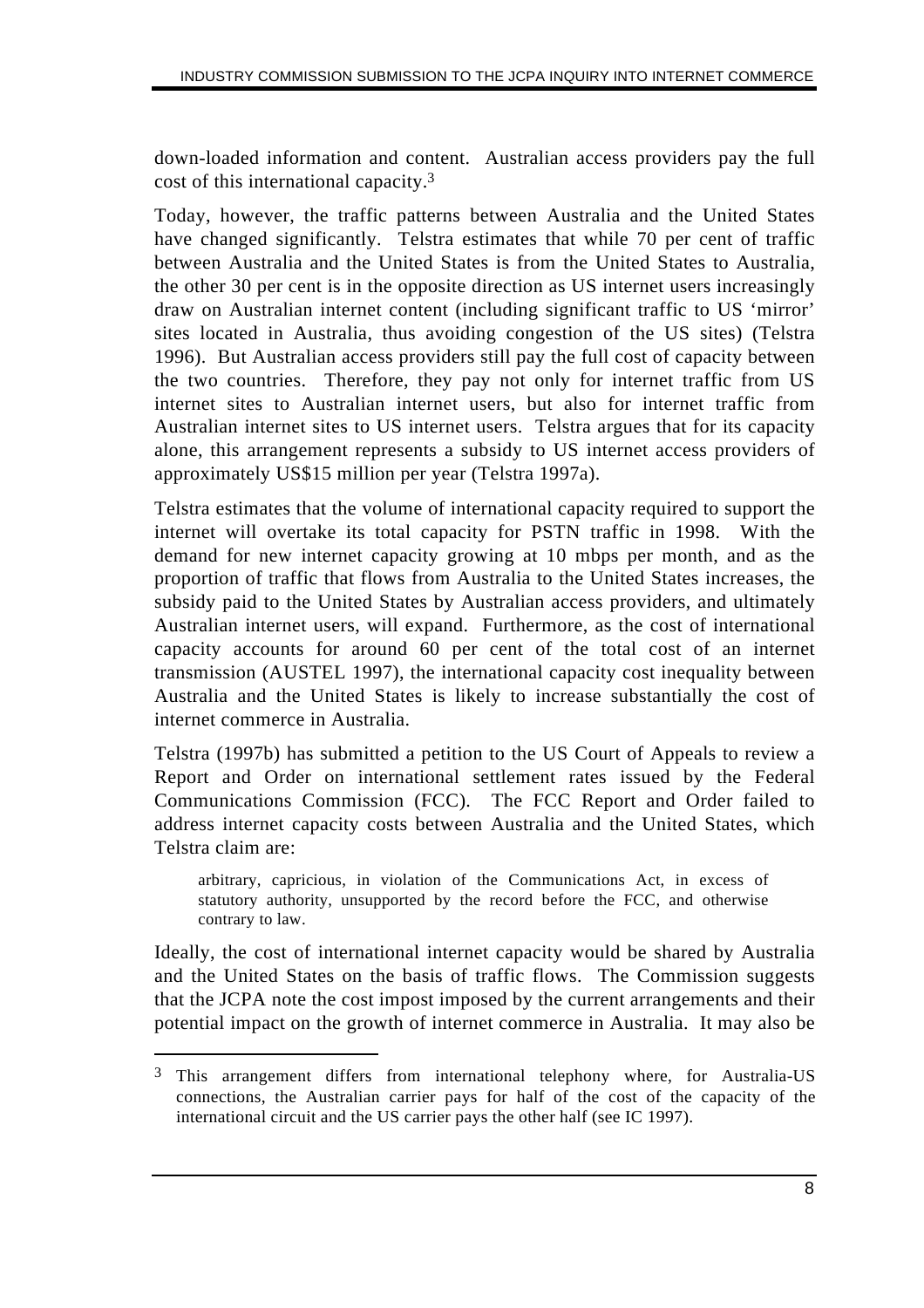useful for the Committee to consider the potential role for government in advancing discussions between Australian and US carriers on this issue.

## **6. Taxation and internet commerce**

In order to assess the tax implications of internet commerce, there needs to be a clear distinction between goods bought over the internet but which are delivered by other means, and goods which are both bought *and* delivered over the internet. The distinction is important because tax issues apply only to goods below a certain threshold if the goods are not delivered over the internet, whereas the nature of the mode of supply means that transactions of any value are not monitored, let alone taxed, if the goods are delivered over the internet.

#### *Goods bought via the internet and delivered by other means*

Purchasing goods directly from an overseas supplier is not a new phenomenon, with mail order services via printed (eg. magazines) and electronic (eg. television) media being a well established and accepted form of buying. However, the internet has provided a new and powerful medium through which this type of purchasing may occur.

The attractiveness of purchasing items over the internet or through other media is that, up to a certain value, the purchase is free of Australian sales tax and import duty. Currently in Australia, sales tax and import duty are collected for goods imported by post with a value greater than \$10004 and for goods landed by sea or air with a value exceeding \$250. Sales tax and duty are also collected below these thresholds if the combined value of the taxes exceeds \$50.

From an efficiency perspective, avoiding import duty becomes less of a problem in an environment where import duty rates for most goods are being reduced more generally, and where removal of restrictions on parallel imports is being contemplated.

In principle, avoiding sales tax revenue poses a more serious threat to the revenue base, as well as leading to a potentially inefficient diversion of spending power away from Australia and requiring alternative means of raising revenue. The incentive for such diversion is greatest for goods currently subject to high rates of tax — non-essential goods subject to 22 per cent and 32 per cent sales tax.

One option may be to lower the tax-free thresholds to reduce tax avoidance. However, the administrative and compliance costs involved are likely to

 $\overline{a}$ 

The tax-free limit on items landed by post is to be reduced to \$250 as of 1 April 1998.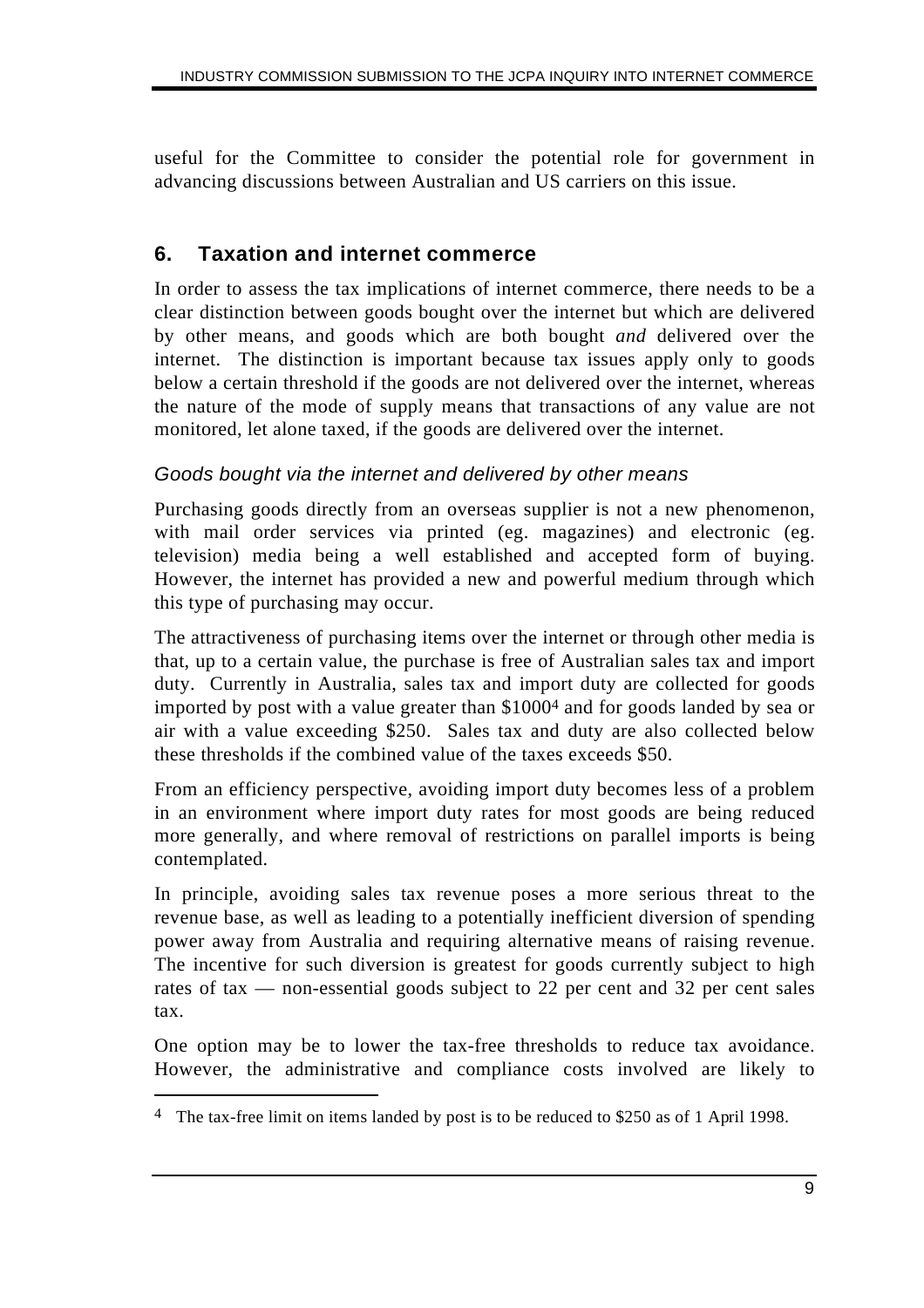outweigh the increase in revenue from doing so.5 A better remedy may be delivered through tax reform which introduced more uniformity into indirect tax rates, while broadening the tax base. In practice, the current low tax-free thresholds for goods entering Australia suggest that internet commerce is as unlikely as mail order sales to become a major mode of commerce for goods delivered physically. Therefore, provided that adequate enforcement procedures are in place, it is unlikely that goods purchased over the internet and delivered by other means will have a significant impact on the competitiveness of Australian producers or retailers or the revenue base.

#### *Goods purchased and delivered via the internet*

 $\overline{a}$ 

Some goods may be delivered, as well as purchased, over the internet. For instance, goods which were once purchased as tangible items such as books, magazines, music and software can now be delivered electronically over the internet as intangible digital items. Books can be downloaded and printed, magazines can be read, music and video can be downloaded and even stored on disc, and software can be downloaded and installed. Importantly, the sales tax regime, as it currently stands, does not extend to intangible items. Changes to the legislation would be required for the ATO to be able to tax digital goods on the same basis as their physical counterparts.

Before considering the benefits and costs associated with taxing goods both purchased and delivered via the internet, the feasibility of monitoring these transactions — in terms of both cost and technology — must be considered. Such purchases are difficult to detect, especially when made from an overseas website. The CSIRO (1997) found three main problems with detecting an electronic internet transaction.

- There are jurisdiction issues which arise from the distributed nature of the internet. Websites may locate in a foreign jurisdiction for cost or tax avoidance reasons, or a website may span several jurisdictions.
- Identifying individuals who trade electronically on the internet is problematic, as internet account names are not a reliable way of identifying people on the internet. Also, numbers are often obscured when passing through a website, and it is comparatively easy to fool the system if an individual is determined to do so.

<sup>5</sup> The Australian Customs Service (1997) claims that the current costs of processing import documentation and collecting revenue on a cost recovery basis are \$22.80 plus \$0.20 per line after ten lines for an electronic entry and \$44.55 plus \$1.00 per line after the first line for a manual entry.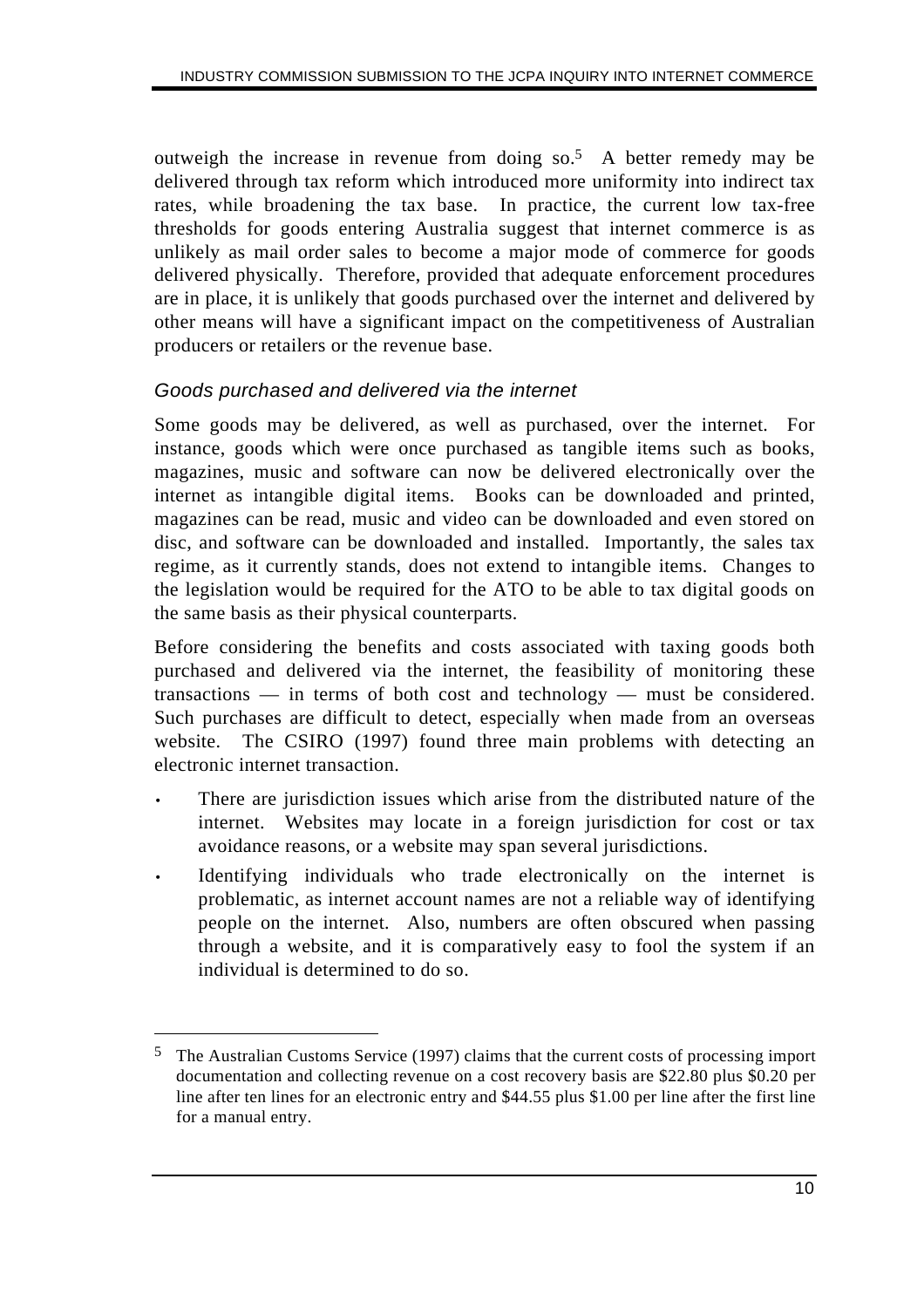Even if individuals trading on the internet can be identified, it is difficult, if not impossible, to find out the content of their transactions. Information sent over the internet will commonly be encrypted and can be understood only by the communicating parties at either end. This problem extends beyond the internet because data will commonly remain encrypted on discs, and hence may be impossible for any third party to read.

The ATO (1997) makes a number of recommendations for overcoming some of these technical obstacles. For example, it recommends that details of all webshops should be registered with the ATO, all organisations which operate or host webshops should be licensed, methods for monitoring internet traffic should be developed and a record of internet numbers of Australian-based computers should be maintained. In some cases the ATO acknowledges that there would be administration and compliance costs, but does not attempt to quantify them. In other cases, it does not consider costs at all. In total, however, the ATO's recommendations would imply significant regulatory imposition on ISP facilities in order to conduct widespread and potentially intrusive surveillance of internet transactions. Telstra (1997c) claims that the compliance costs associated with the ATO's recommendations would be 'unreasonable'.

The range of difficulties involved in monitoring this type of internet transaction mean that, at current relatively modest levels of internet commerce, the cost of monitoring and enforcing taxation of these transactions could easily outweigh the benefits. The benefits would come from the small increase in tax revenue, the improvement in efficiency from taxing these goods in a similar manner to close substitutes and in enhancing the integrity of the tax system. However, the internet is a dynamic environment and if rapid growth in internet commerce were to occur, this could alter the situation at some time in the future.

The Commission recommends that a proper regulatory cost-benefit analysis, including preparation of a Regulation Impact Statement, be undertaken before introducing taxation measures which could potentially stifle internet commerce.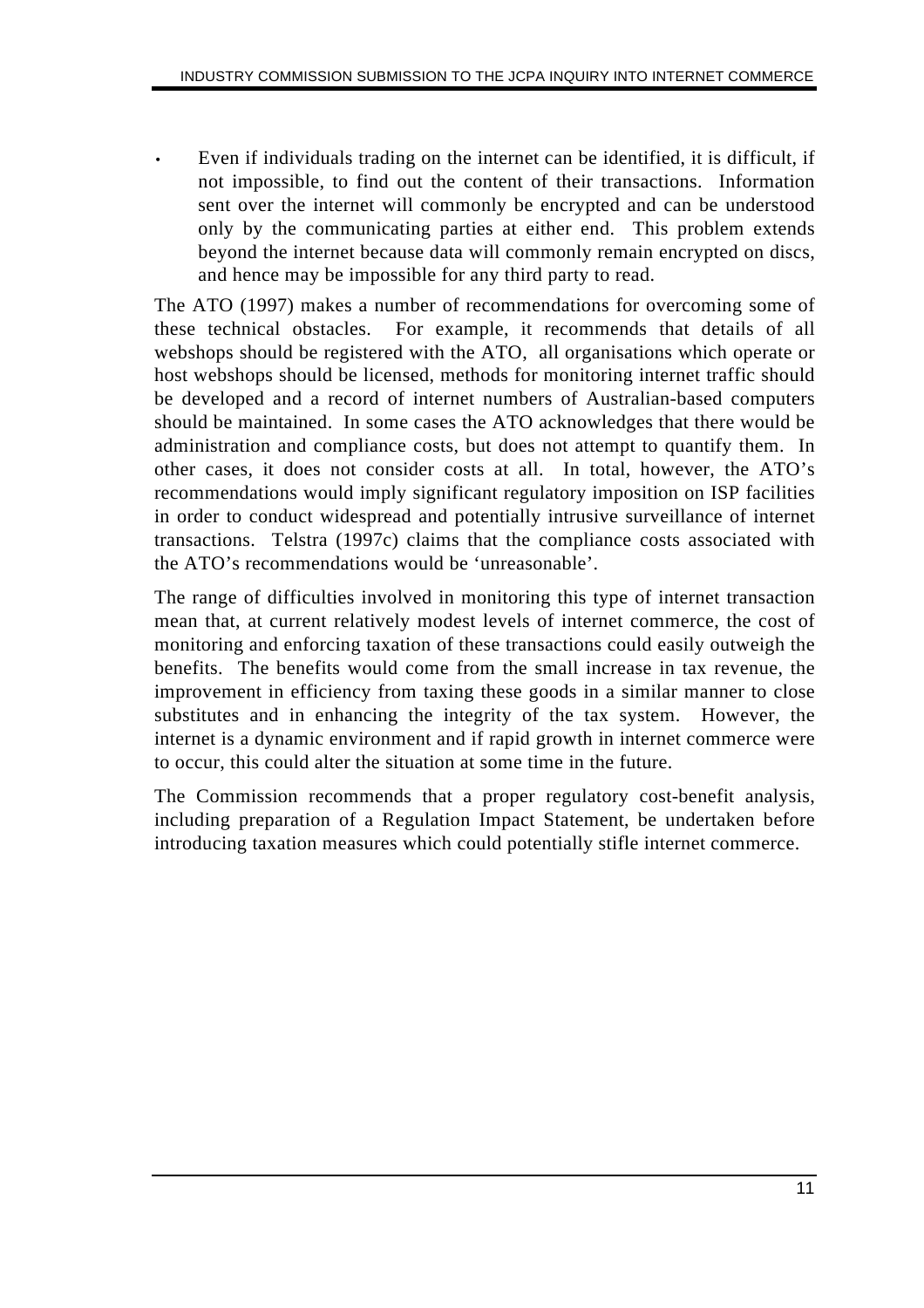## **References**

- Australian Customs Service (1997), Australian Customs Service Submission to Joint Committee of Public Accounts Inquiry into Internet Commerce, Inquiry into Internet Commerce, Volume 1 Submissions, Canberra.
- ATO (Australian Taxation Office) 1997, *Tax and the Internet*, vol. 1 and 2, AGPS, Canberra.
- AUSTEL (Australian Telecommunications Authority) 1997, *Competitive Issues Relating to the Provision of Internet Services*, Discussion Paper, Telstra.
- CSIRO (1997), *The Internet Report*, prepared by CSIRO for the Australian Taxation Office as part of the ATO's Electronic Commerce Project.
- Ergas, H. 1996, *Review of the Standard Telephone Service: Minority Report*, AGPS, Canberra.
- IC (Industry Commission) 1997, *International Telecommunications Reform in Australia*, Staff Information Paper, June, AGPS, Canberra.
- ITU (International Telecommunications Union) 1997, *World Telecommunication Development Report 1996/97*, ITU, Geneva.
- OECD 1996, 'Information Infrastructure Convergence and Pricing: The Internet', *Committee for Information, Computer and Communications Policy Working Paper*, OECD/GD(96)73.
- 1997, *Communications Outlook 1997*, vol. 1, OECD, Paris.
- Roy Morgan Research, 1997, 'Nearly three million Australians have accessed the Internet' Media Release, September.
- Standard Telephone Service Review Group 1996, *Review of the Standard Telephone Service*, AGPS, Canberra.
- Telstra 1996, Response to the Federal Communications Commission's Notice of Proposed Rulemaking, FCC 96-484, In the matter of international settlement rates, IB Docket No. 96-261.
- 1997a, 'Telstra legal challenge to FCC's failure to address global internet issues', Telstra Media Release, 2 October.
- 1997b, Petition for review by the United States Court of Appeals of the Report and Order issued by the Federal Communications Commission in a proceeding titled In the Matter of International Settlement Rates, IB Docket No. 96-261.